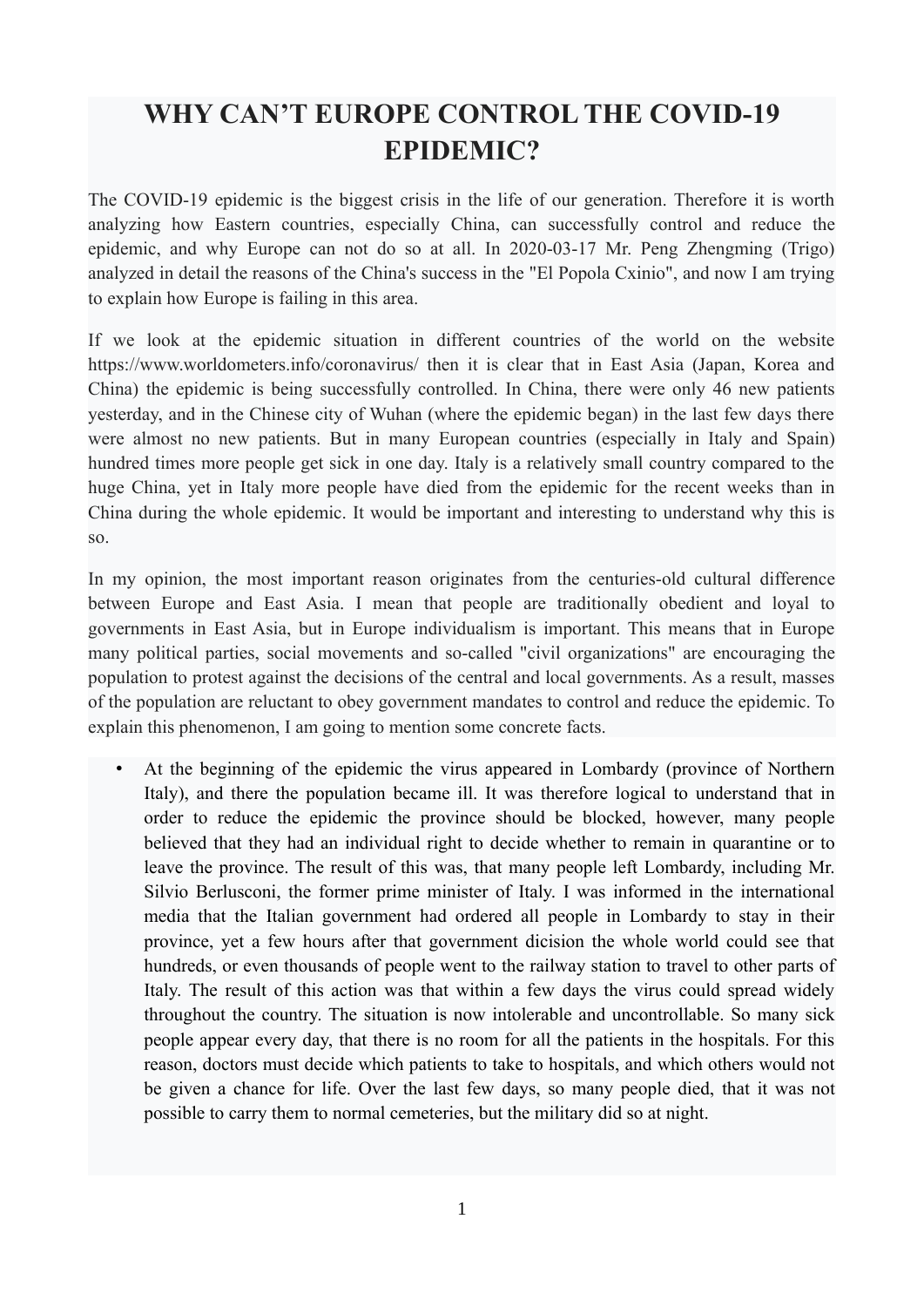- The mass immigration has been a serious social problem in Europe for the last five years. I mean that millions of Africans and South Asians are trying to immigrate to the European Union, and they have no passports or other documents. As a result, no one can control who they are and which countries they came from. They usually cross the border secretly at night. In 2015 more than one million immigrants arrived in this way. Hungary's official state policy is that Hungary, as well as the European Union, must protect its borders and that is why Hungary has built a wire fence at its border. But many Western European and Scandinavian countries have strongly criticized Hungary for their state policy of not accepting refugees and immigrants massively. Also many so-called "civil organizations" which are financially supported by foreign governments and social foundations, have protested against Hungary's closure. They would rather build an open European Union without barriers. The majority of the European Union's parliamentarians also agree with this approach, and for that reason they made a European parliamentary decision against Hungary. Nowadays, when dealing with the epidemic every day, it should be a serious task for all countries to monitor international migration, because the hidden migration of unknown people without any control has a serious health risk, that those unknown and uncontrolled people can carry a virus from a country to another one.
- In Hungary the first patients were not Hungarians, but they were students from Iran. When it was revealed that some of them had the virus in their body, the authorities ordered them to remain in quarantine at a hospital for two weeks. But they protested in the hospital, without permission they left the room where they had to stay, did not obey the doctors' orders, even began to throw chairs out of their room through the windows. For this reason, police officers had to be called for help the staff of the hospital. But that was not enough, the police officers also had to ask for help from the Iranian Embassy, and interpreters were also invited. Because the problem was not resolved, a few days later, the relevant authorities ordered the students to be sent home to Iran. But the students opposed, and asked that civil organizations turn to court, because they had an individual right to stay in a country where they want.
- The problem in Europe is very serious not only because of the disobedience of ordinary people, but even leaders tend to disobey government decisions or proposals. In Hungary, there is a famous university whose former president was a Nobel laureate biochemist, who discovered vitamin "C". This is the University of Szeged, whose current president (in Hungarian: rector) had spent his time in Austria recently, where the epidemic had already spread. That is why the government proposed that people who had spent time in dangerous countries, (including Austria), should remain in private quarantine for two weeks. But that university president did not obey, he did not stay home, but he went to his university, held meetings with other professors and faculty members, even operated his patients at his university hospital. Two days later it became clear, that he had also received the virus in Austria. That is why all of his contacts must now remain in quarantine to observe whether they also received the disease or not.
- A few days ago the Hungarian government decided to block the country and prohibited foreigners to enter Hungary, aiming at protecting the health of the Hungarian people. But many foreigners were reluctant to accept that decision and they accumulated at the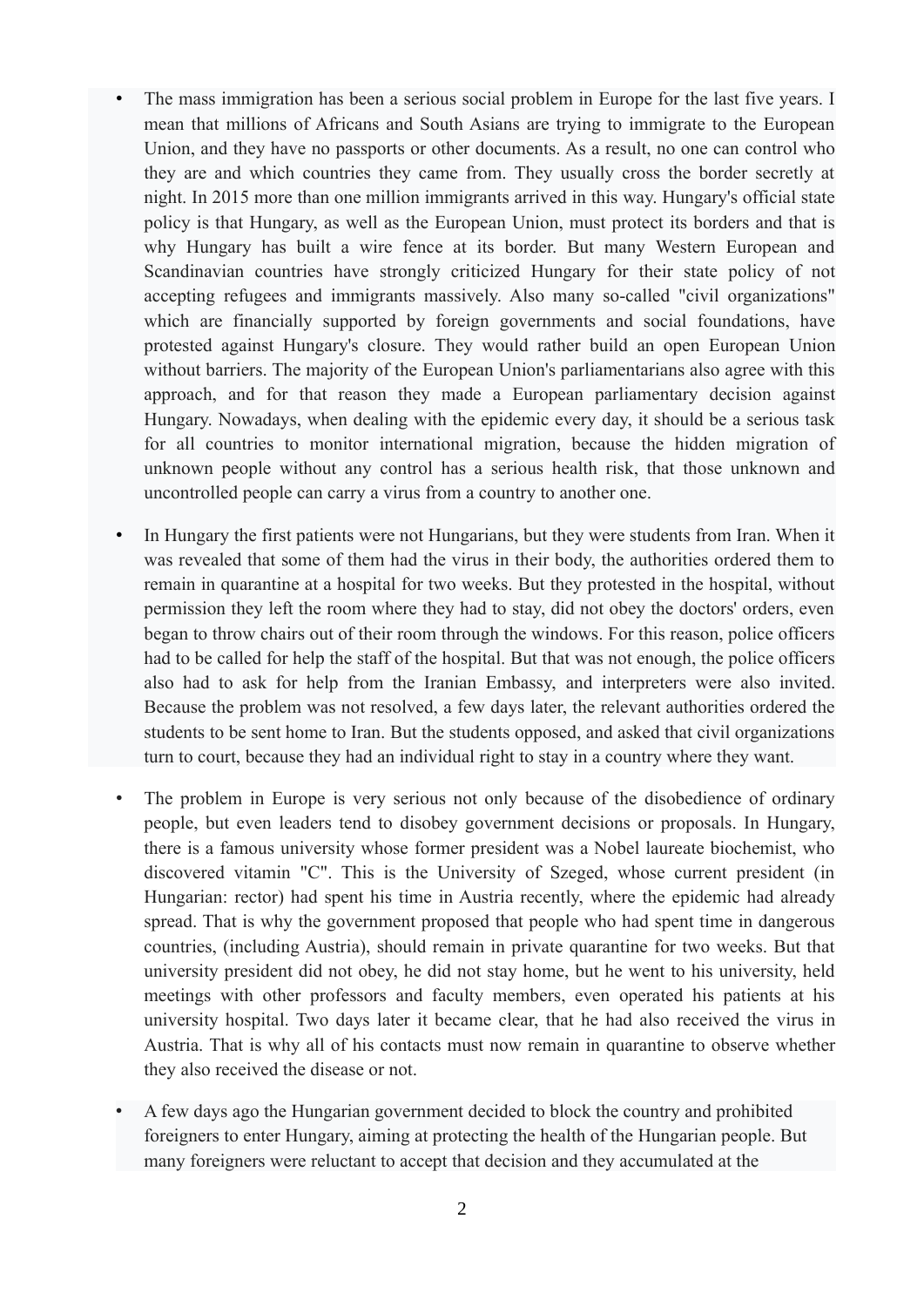Hungarian-Austrian border. They protested against this government order and asked the Hungarian border guards to allow them to enter the country. Because they believed that they had their individual right to move freely from one place to another one. The mass of these people and their cars was 24 kilometers long, so between Vienna, the Austrian capital city and the Austro-Hungarian border they filled the motorway. Because of this, one day later the government had to amend the order, and for humanitarian reasons these aliens were allowed to enter the country at night. The President of the European Commission, Ursula von der Leyen, also suggested that the Hungarian government solve this problem in a humane manner, so let those foreigners enter Hungary.

- Peng Zhengming wrote in his essay that Chinese telecom companies also contributed to the cessation of the epidemic. With a database of China's 1.6 billion smartphones, these companies were able to detect human trafficking in provinces and cities. These data helped local governments to predict the direction of epidemic spread and to take appropriate measures. This business-government cooperation has been useful in China to fight against the epidemic. But according to the traditional European way of thinking, such cooperation can not happen. In Hungary, for example, the government wanted to improve the public administration system many years ago, and therefore they gave a personal identification number to all citizens. It was thought that in this way all state offices could easily and simply identify citizens. But later the Constitutional Court (the highest court in Hungary) overruled that government decision, saying that in that case people could not have right to privacy. And the right to privacy is an important individual right of man according to this court decision. As a result, since then the various state offices (eg. tax offices, land registry offices, public safety offices, etc.) have had to create their own identifier numbers for all citizens.
- Today it is common to have video cameras in many public places almost everywhere in the world. But several years ago a high ranking parliamentary official (called: ombudsman) banned the use of these video cameras in public buses in Hungary. Because he thought that in those buses people could not keep privacy, so they could not hide if they wanted to do so. But I saw in China that these video cameras were also very useful in the fight against the epidemic. Because when a new patient appeared somewhere in a bus, then it was easier to find his contacts, with whom he was traveling together in the same bus. In this way, the epidemic could be effectively reduced and many people's lives could be saved in China.

In this situation, it is clear that the epidemic in Europe can not be stopped as effectively as it happened in China. Many European leaders now tend to accept this situation, saying that the epidemic can not be stopped in Europe. They claim the epidemic will not be stopped in Europe in the near future. Based on a forecast by the Robert Koch Public Health Institute in Berlin, Angela Merkel, the state leader of Germany has announced that 60-70 percent of Europe's population is expected to become ill due to the COVID-19 epidemic in the next two years. This means that about three hundred million people will become ill in the EU (with the United Kingdom) and many millions will die. My conclusion is that according to the traditional individualistic European approach we tend to protect many human rights (rights to privacy, human rights for free travel, etc.).